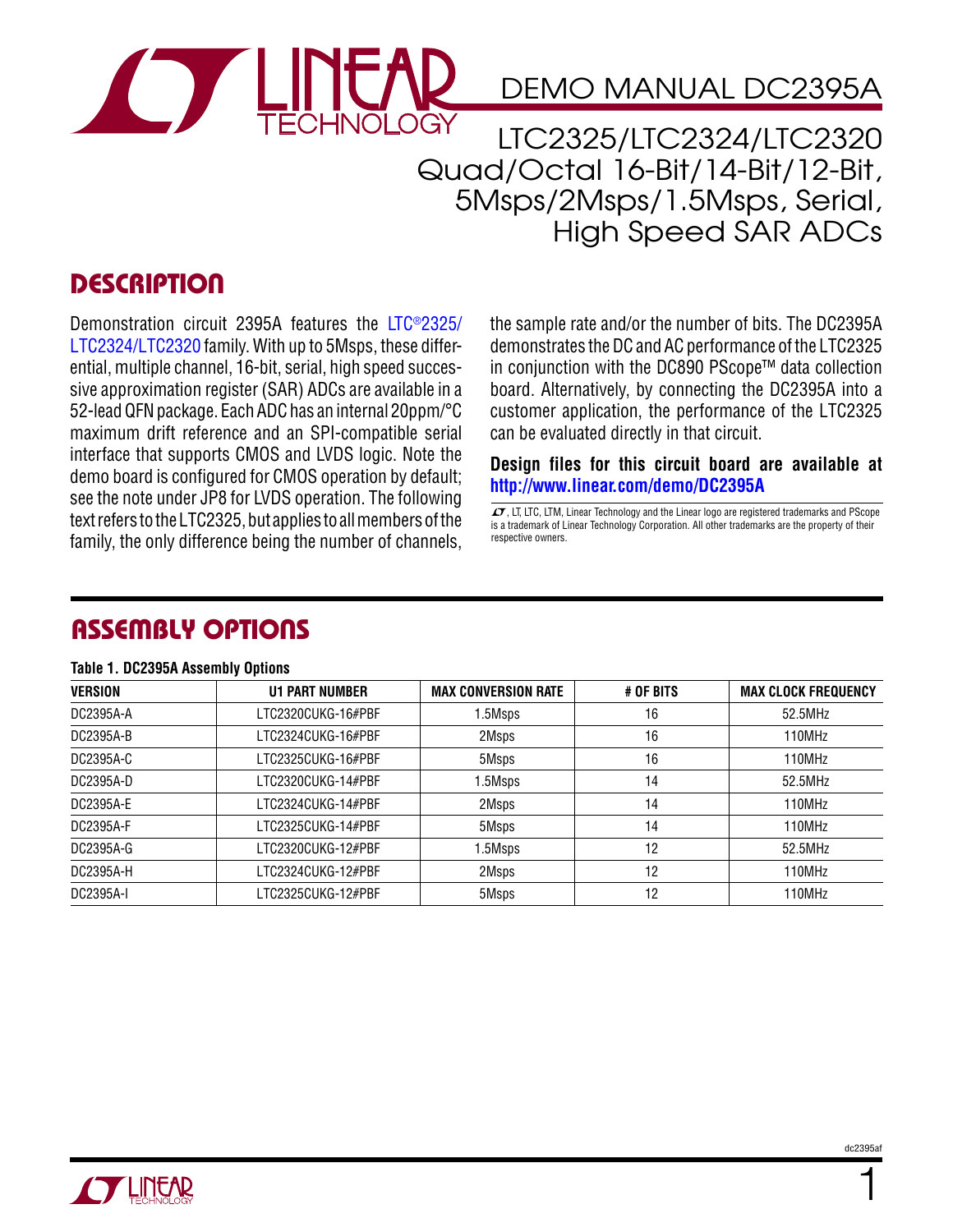# BOARD PHOTO



**Figure 1. DC2395A Connection Diagram**



dc2395af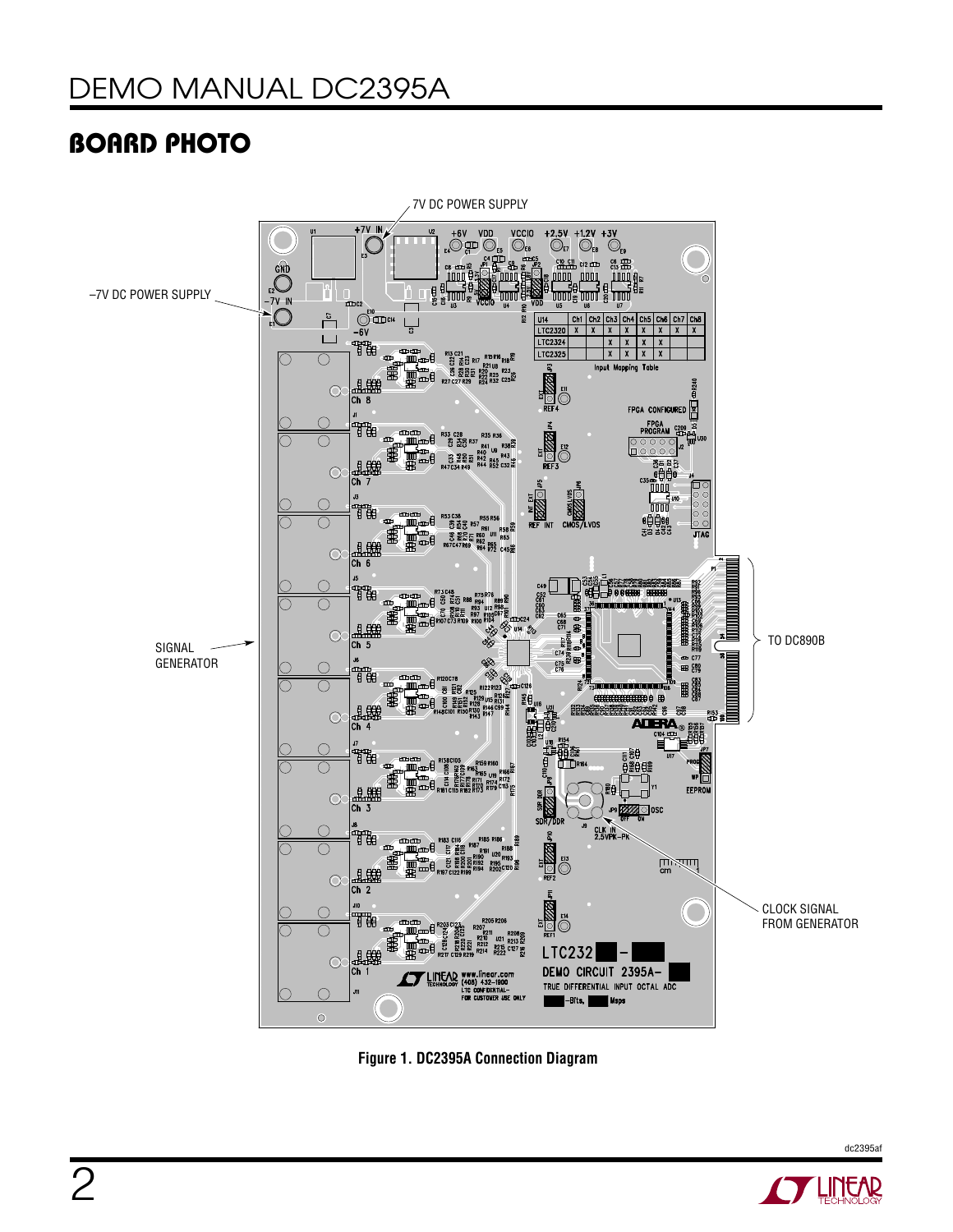# Quick Start Procedure

Demonstration circuit 2395A is easy to set up and evaluate for performance. Refer to Figure 1 and follow the procedure below.

- Connect the DC2395A to a DC890 USB high speed data collection board using edge connector P1.
- Connect the DC890 to a host PC with a standard USB A/B cable.
- $\blacksquare$  Apply a low jitter signal source to J11 to test channel 1. Note that the DC2395A is capable of accepting a differential input signal as well as a single-ended signal. See the Hardware Setup section for the jumper positions that correspond to these configurations.
- As a clock source, apply a low jitter 10dBm sine wave or square wave to connector J9. See Table 1 for maximum clock frequencies. Note that J9 has a 50 $\Omega$  termination resistor to ground.
- $\blacksquare$  Run the PScope software (Pscope.exe version K73, or later) supplied with the DC890 or download it from

[www.linear.com/software](http://www.linear.com/software). Complete software documentation is available from the Help menu. Updates can be downloaded from the Tools menu. Check for updates periodically, as new features may be added. The PScope software should recognize the DC2395A and configure itself automatically.

 $\blacksquare$  Click the Collect button (Figure 2) to begin acquiring data. The Collect button then changes to Pause, which can be used to stop data acquisition.

#### **Drive Options**

There are several ways to drive the LTC2325 on the DC2395A. It can be driven with a true differential source, or a single-ended source in either pseudo-differential bipolar or unipolar mode. For details on how to configure the DC2395A for any of these see Table 2.

An example input circuit for channel 1 is shown in Figure 3.

| TUBIO E. HOORONI TURBOO RI DHIDI ONI MIDUL OOMNUMIQIIDIID |                                         |                                        |                                        |                                        |                                         |  |  |  |
|-----------------------------------------------------------|-----------------------------------------|----------------------------------------|----------------------------------------|----------------------------------------|-----------------------------------------|--|--|--|
| <b>INPUT CONFIGURATION</b>                                | R32, 52, 72, 104,<br>146, 179, 202, 222 | R17, 37, 57, 88,<br>125, 163, 187, 207 | R15, 35, 55, 75,<br>122, 159, 185, 205 | R16, 36, 56, 76,<br>123, 160, 186, 206 | R24, 44, 64, 100,<br>143, 173, 194, 214 |  |  |  |
| <b>Differential</b>                                       | 0Ω                                      | DNI                                    | DNI                                    | $0\Omega$                              | DNI                                     |  |  |  |
| Single-Ended Differential ADC Drive                       | $0\Omega$                               | DNI                                    | $301\Omega$                            | $301\Omega$                            | DNI                                     |  |  |  |
| Single-Ended Bipolar ADC Drive                            | 0Ω                                      | DNI                                    | DNI                                    | $0\Omega$                              | 0Ω                                      |  |  |  |
| Unipolar ADC Drive                                        | DNI                                     | 0Ω                                     | $301\Omega$                            | $301\Omega$                            | 0Ω                                      |  |  |  |

#### **Table 2. Resistor Values for Different Input Configurations**

\*DNI = Do not install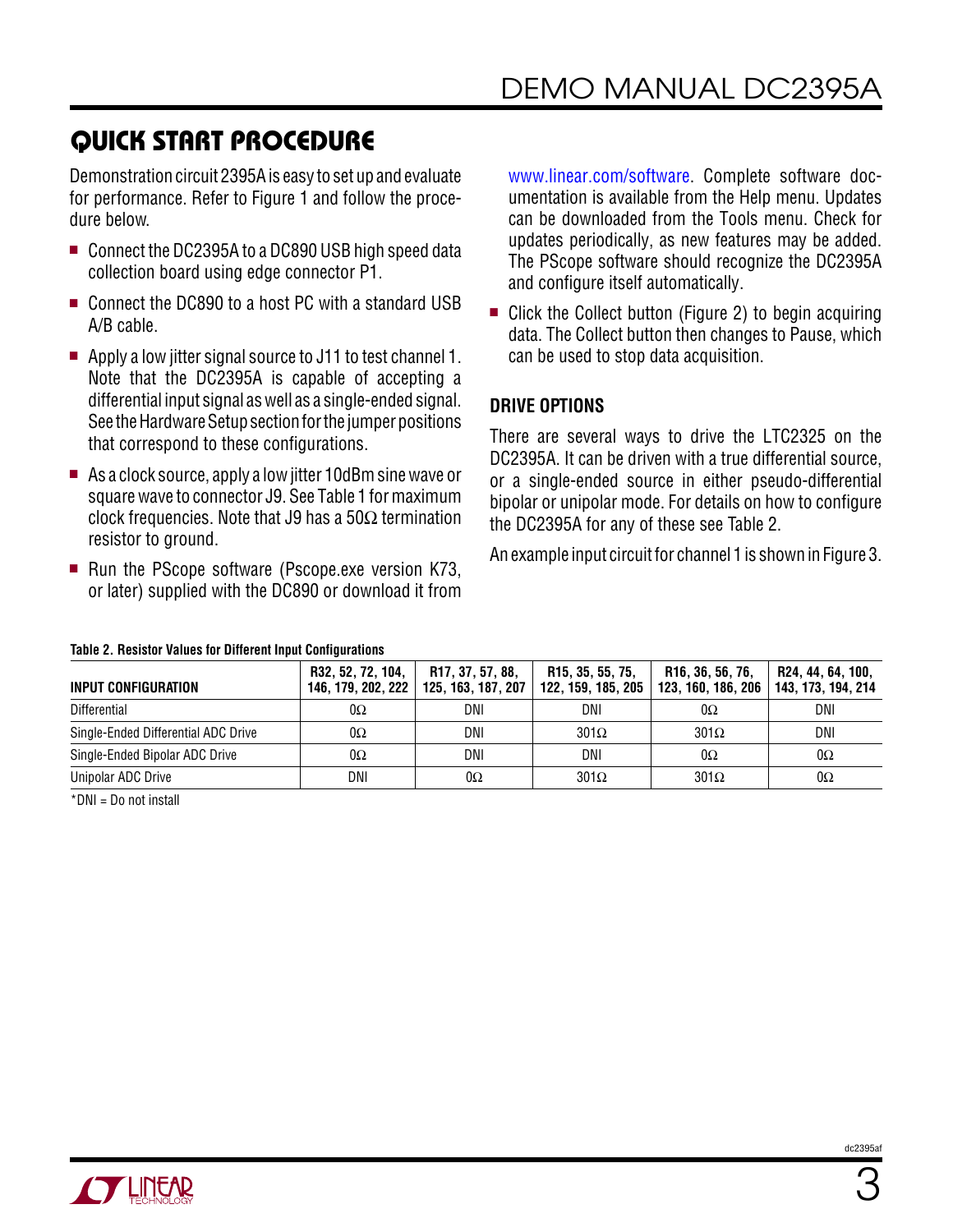# Quick Start Procedure



**Figure 2. DC2395A PScope Screenshot**



dc2395af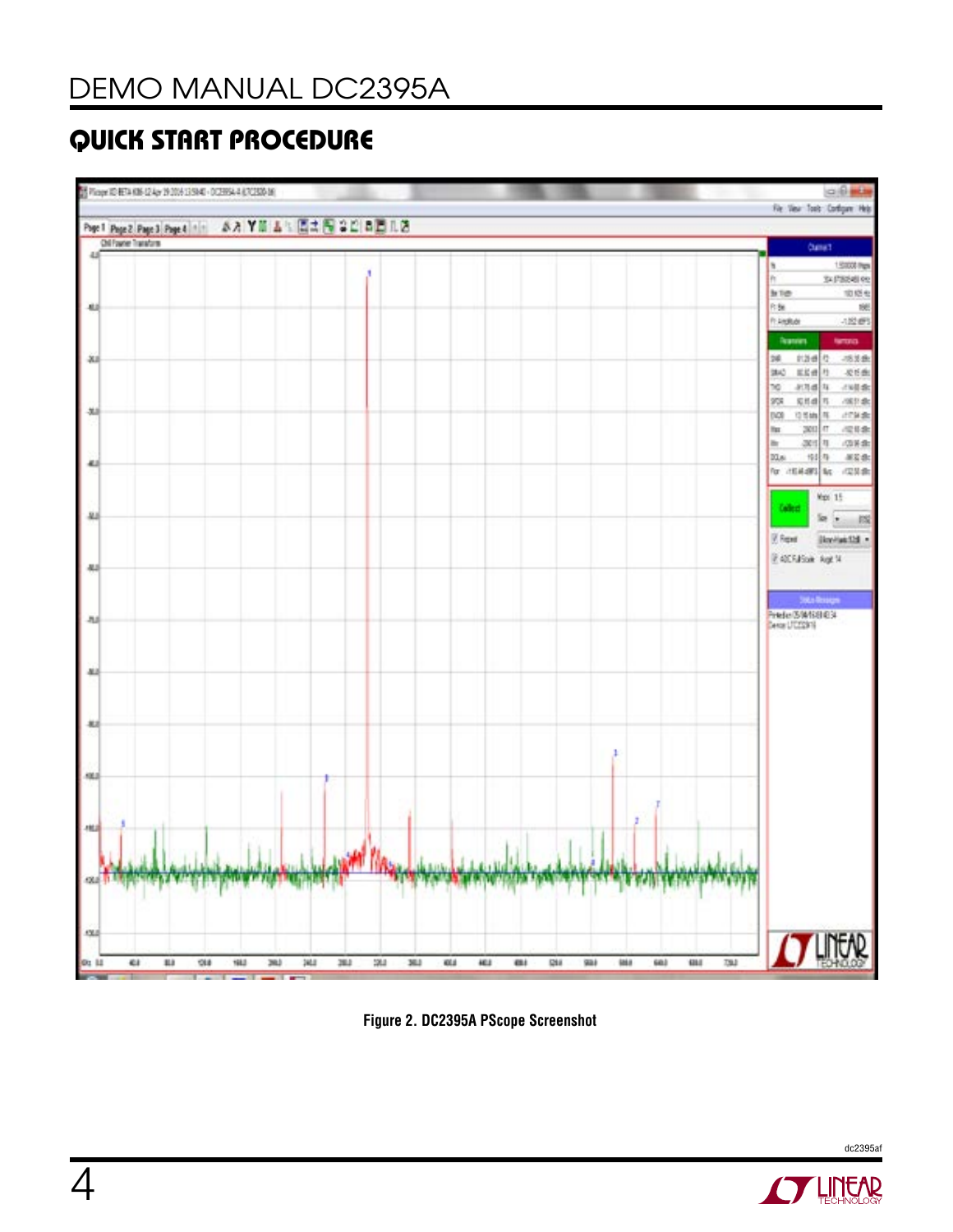## Quick Start Procedure





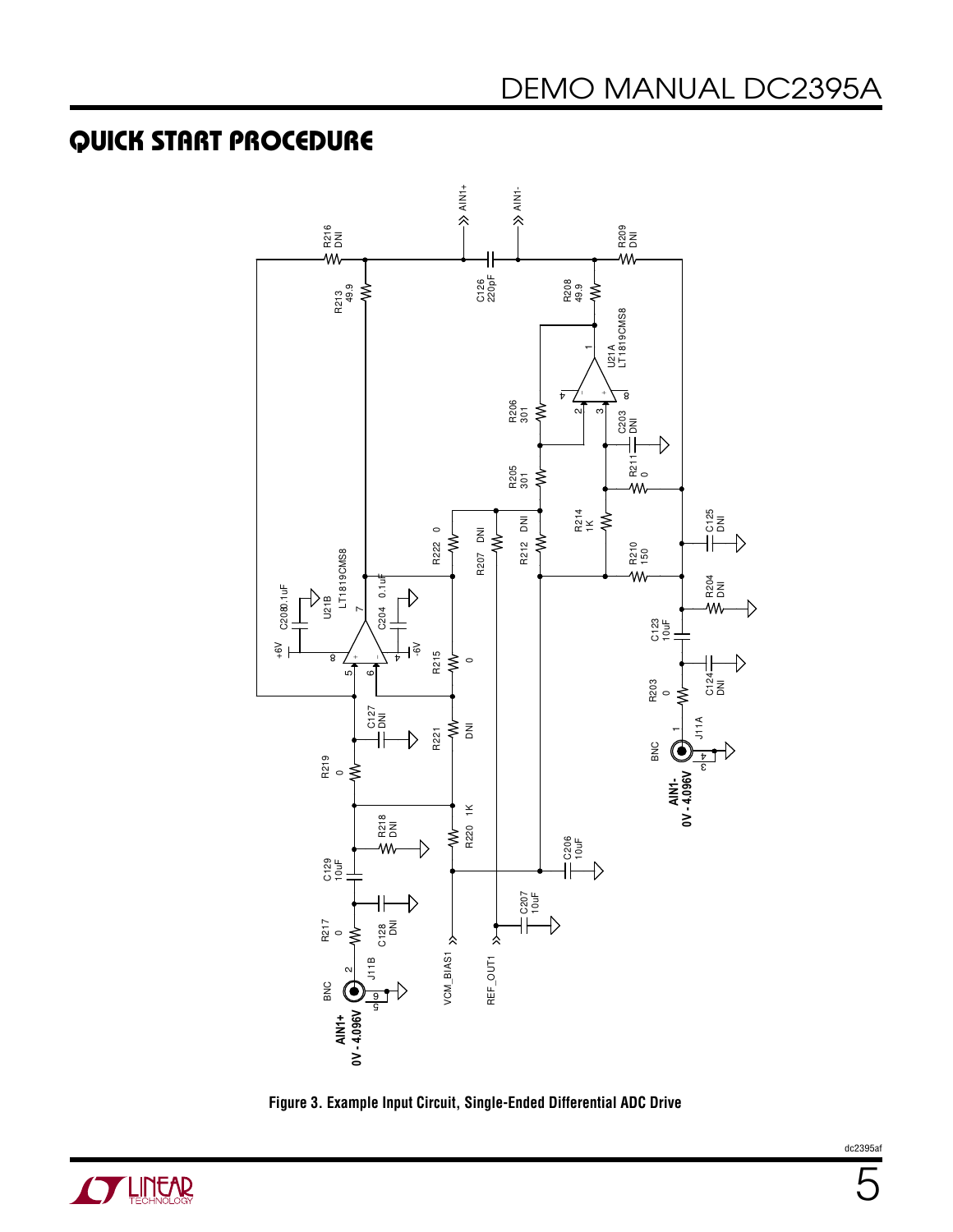## Hardware Setup

#### **SIGNAL Connections**

**J2 FPGA Program:** Factory use only.

**J4 JTAG:** Factory use only.

**J11 Ch1 Input**: In the single-ended configuration, use the upper BNC connector as the signal input. For differential operation, use the upper BNC as the Ch1+ input, and the lower BNC as the Ch1– input.

**J10 Ch2 Input**: In the single-ended configuration, use the upper BNC connector as the signal input. For differential operation, use the upper BNC as the Ch2+ input, and the lower BNC as the Ch2– input.

**J8 Ch3 Input**: In the single-ended configuration, use the upper BNC connector as the signal input. For differential operation, use the upper BNC as the Ch3+ input, and the lower BNC as the Ch3– input.

**J7 Ch4 Input**: In the single-ended configuration, use the upper BNC connector as the signal input. For differential operation, use the upper BNC as the Ch4+ input, and the lower BNC as the Ch4– input.

**J6 Ch5 Input:** In the single-ended configuration, use the upper BNC connector as the signal input. For differential operation, use the upper BNC as the Ch5+ input, and the lower BNC as the Ch5– input.

**J5 Ch6 Input**: In the single-ended configuration, use the upper BNC connector as the signal input. For differential operation, use the upper BNC as the Ch6+ input, and the lower BNC as the Ch6– input.

**J3 Ch7 Input**: In the single-ended configuration, use the upper BNC connector as the signal input. For differential operation, use the upper BNC as the Ch7+ input, and the lower BNC as the Ch7– input.

**J1 Ch8 Input:** In the single-ended configuration, use the upper BNC connector as the signal input. For differential operation, use the upper BNC as the Ch8+ input, and the lower BNC as the Ch8– input.

**J9 CLK**: This input has a 50Ω termination resistor, and is intended to be driven by a low jitter 10dBm sine or square wave. To achieve the full AC performance of this part, the clock jitter should be kept under 2ps. This input is capacitively coupled so that the input clock can be either 0V to 2.5V or ±1.25V. This eliminates the need for level shifting. To run at the maximum conversion rate, apply the frequency specified in the Table 1.

**JP1 VCCIO:** Use this jumper to select the VCCIO supply voltage. The default setting is **2.5V**. The **1.8V** setting selects a 1.8V supply voltage.

**JP2 VDD:** Use this jumper to select the VDD supply voltage. The default setting is **5V**. The **3.3V** setting selects a 3.3V supply voltage.

**JP5 REF INT**: Set for INT when using the internal reference. Set for EXT to disable the internal REFOUT1-4 buffers for use with external voltage references.

**JP11 REF1**: Set for ONB to use onboard voltage reference. Set for EXT to use external reference applied at E14.

**JP10 REF2**: Set for ONB to use onboard voltage reference. Set for EXT to use external reference applied at E13.

**JP4 REF3**: Set for ONB to use onboard voltage reference. Set for EXT to use external reference applied at E12.

**JP3 REF4**: Set for ONB to use onboard voltage reference. Set for EXT to use external reference applied at E11.

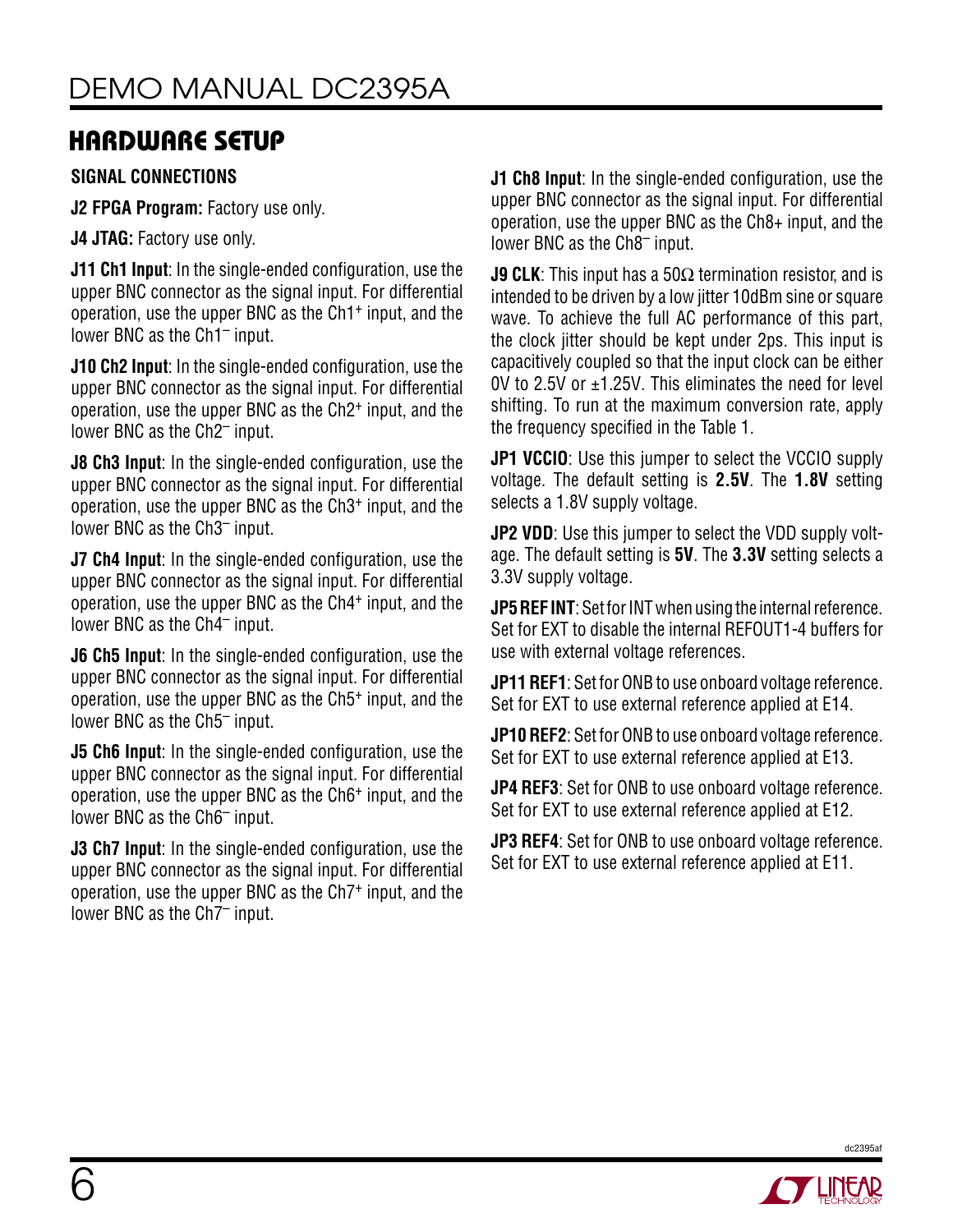### Hardware Setup

**JP8 SDR/DDR**: Set for SDR for single data rate operation. Set for DDR for double data rate operation.

**JP6 CMOS/LVDS:** Use this jumper to select the data output format from the LTC2325. The default setting is **CMOS**. The output data will not be valid if the jumper is moved to the **LVDS** position unless the following changes have been made:

Install 100ΩS0402 resistors at R113, 114, 117, 118, 124, 239

Reprogram the CPLD through J2 using the programming file LTC2325 lvds.pof found at:

<http://www.linear.com/demo/DC2395A>

Move JP6 to the **LVDS** position.

**JP7 EEPROM**: Factory use only.

**JP9 OSC**: Use this jumper to enable the onboard encode clock source. The default setting is **OFF**. The **ON** setting energizes this source. Refer to the DC2395A schematic for additional passive elements required to use the onboard source.



7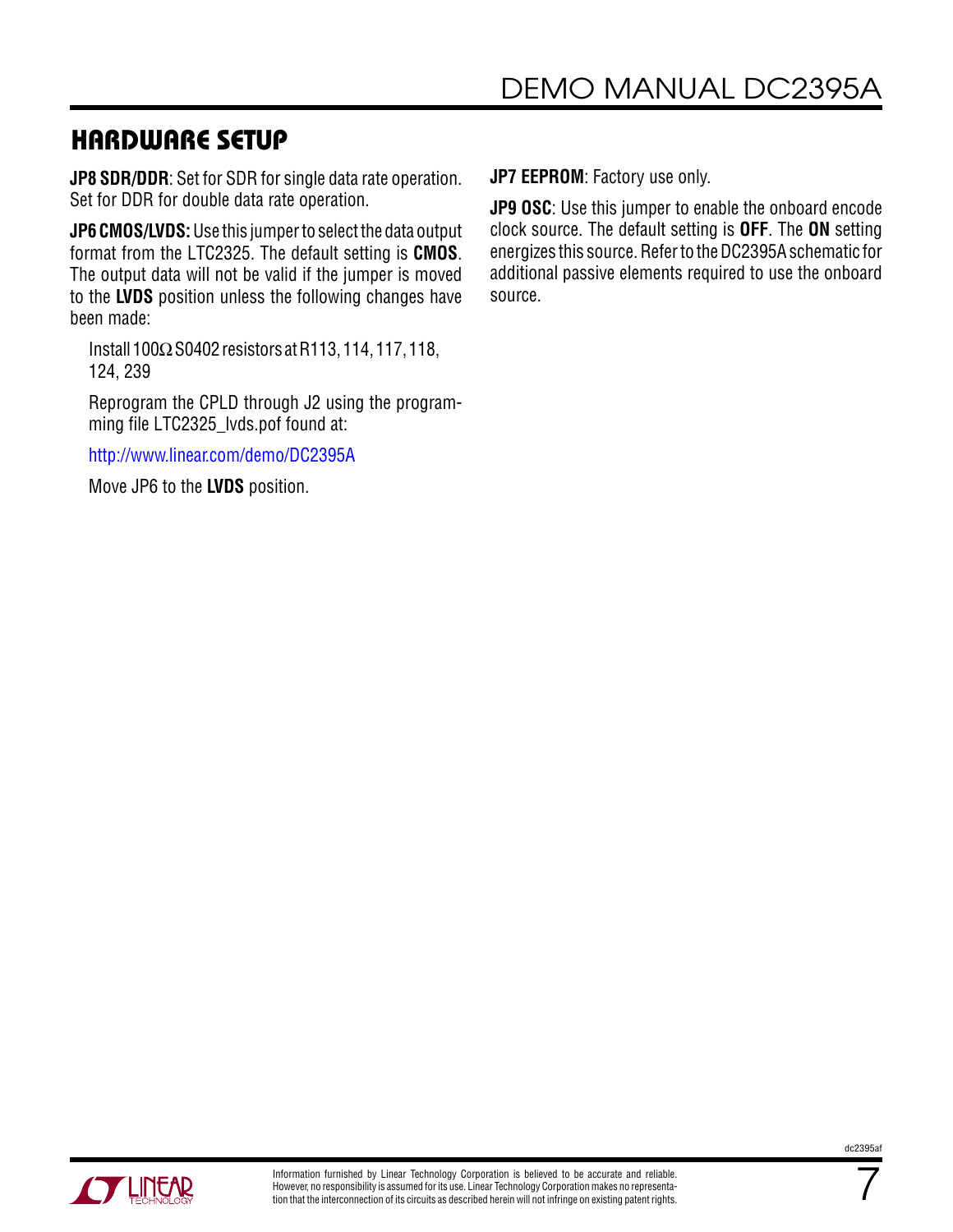DEMO MANUAL DC2395A

#### DEMONSTRATION BOARD IMPORTANT NOTICE

Linear Technology Corporation (LTC) provides the enclosed product(s) under the following **AS IS** conditions:

This demonstration board (DEMO BOARD) kit being sold or provided by Linear Technology is intended for use for **ENGINEERING DEVELOPMENT OR EVALUATION PURPOSES ONLY** and is not provided by LTC for commercial use. As such, the DEMO BOARD herein may not be complete in terms of required design-, marketing-, and/or manufacturing-related protective considerations, including but not limited to product safety measures typically found in finished commercial goods. As a prototype, this product does not fall within the scope of the European Union directive on electromagnetic compatibility and therefore may or may not meet the technical requirements of the directive, or other regulations.

If this evaluation kit does not meet the specifications recited in the DEMO BOARD manual the kit may be returned within 30 days from the date of delivery for a full refund. THE FOREGOING WARRANTY IS THE EXCLUSIVE WARRANTY MADE BY THE SELLER TO BUYER AND IS IN LIEU OF ALL OTHER WARRANTIES, EXPRESSED, IMPLIED, OR STATUTORY, INCLUDING ANY WARRANTY OF MERCHANTABILITY OR FITNESS FOR ANY PARTICULAR PURPOSE. EXCEPT TO THE EXTENT OF THIS INDEMNITY, NEITHER PARTY SHALL BE LIABLE TO THE OTHER FOR ANY INDIRECT, SPECIAL, INCIDENTAL, OR CONSEQUENTIAL DAMAGES.

The user assumes all responsibility and liability for proper and safe handling of the goods. Further, the user releases LTC from all claims arising from the handling or use of the goods. Due to the open construction of the product, it is the user's responsibility to take any and all appropriate precautions with regard to electrostatic discharge. Also be aware that the products herein may not be regulatory compliant or agency certified (FCC, UL, CE, etc.).

No License is granted under any patent right or other intellectual property whatsoever. **LTC assumes no liability for applications assistance, customer product design, software performance, or infringement of patents or any other intellectual property rights of any kind.**

LTC currently services a variety of customers for products around the world, and therefore this transaction **is not exclusive**.

**Please read the DEMO BOARD manual prior to handling the product**. Persons handling this product must have electronics training and observe good laboratory practice standards. **Common sense is encouraged**.

This notice contains important safety information about temperatures and voltages. For further safety concerns, please contact a LTC application engineer.

> Mailing Address: Linear Technology 1630 McCarthy Blvd. Milpitas, CA 95035

Copyright © 2004, Linear Technology Corporation